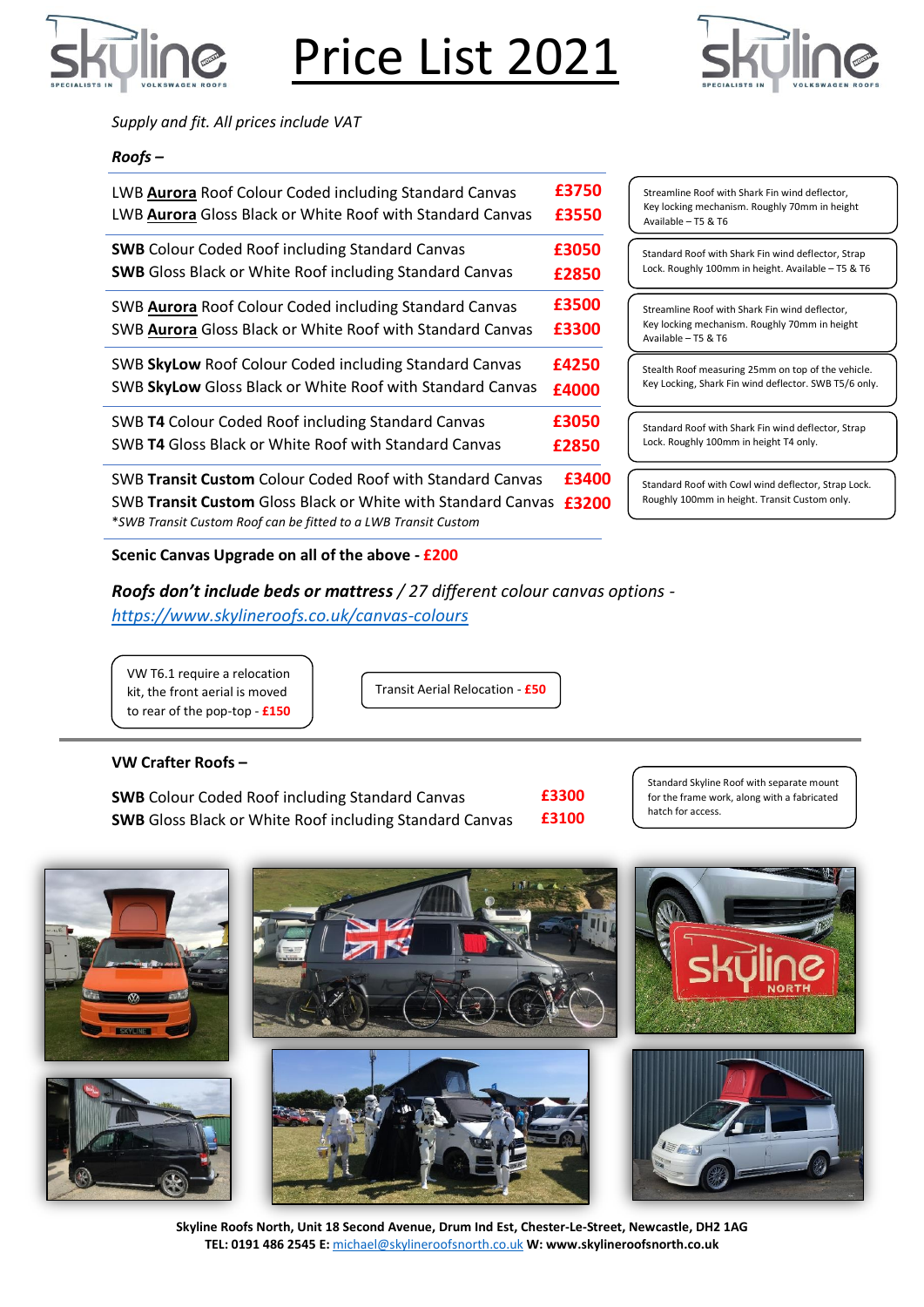

# Price List 2021



| <b>Beds</b> – Carpet options: (Silver, Smoke or Anthracite)                                                                        |      | <b>Standard Bed - Follows the roof</b>                                         |
|------------------------------------------------------------------------------------------------------------------------------------|------|--------------------------------------------------------------------------------|
| Standard Bed on Gas Rams - Carpeted                                                                                                | £300 | up on a single hinge.                                                          |
| Bi-Fold Bed on Gas Rams (T5 & T6 ONLY) - Carpeted £375                                                                             |      | <b>Bi-Fold Bed</b> $-2$ piece, has a piano<br>hinge allowing for more headroom |
| Sliding Cover Panel (T5 & T6 ONLY) - Carpeted                                                                                      | £120 | towards the back of the van.                                                   |
| Mattress - £100 / Transit - £120<br>Memory Foam, removable cover, made to measure, this can<br>be left in the roof when it's down. |      |                                                                                |
| <b>Without Cover</b>                                                                                                               |      | <b>Standard Bed</b>                                                            |
| <b>With Cover</b>                                                                                                                  |      | <b>Bi-Fold Bed</b><br>$\overline{\leftarrow}$                                  |

**Trimming of Metalwork** – Carpeting of metal framework inserted to support the roof, without trimming you will be left with exposed metalwork

T4/T5/T6 - **£175** Transit/Skylow - **£375** Caravelle/Shuttle - **£700** (includes Air Con relocation)

### *Fitting –*

Full Carpet Lining & insulation (Recycled Plastic Bottle Insulation) - **£995** Transit Custom Carpet Lining & Insulation - **£1295**

Ply Floor & Lino (Altro Walkway 20 Vinyl) - **£425**

150W Solar Panel with Victron Controller - **£475**

Light Package (4 x LEDs and Map Light) - **£175** Move Existing Lights - **£75** \*Touch Lights available at request & Additional Cost.

Cont. Below :-